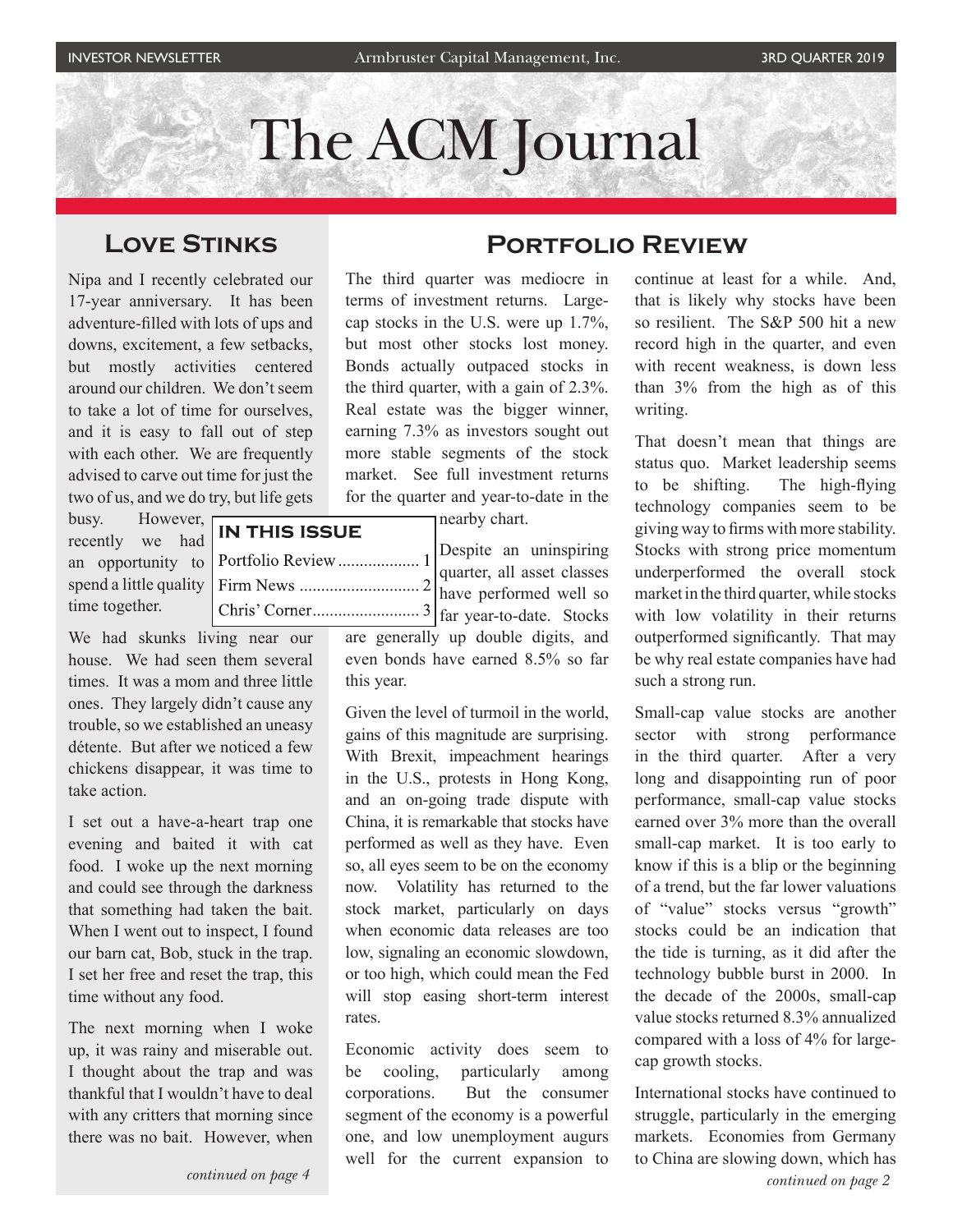We are excited to announce that Steve Sheflin is our new Chief Investment Officer. Steve is a 25-year veteran in the investment management industry, previously with Federated Investors and Clover Capital Management. His most recent focus has been on quantitative research, specifically on building factor-based portfolios similar to how we invest our clients' money. Steve also has been a trader and portfolio manager, which brings an important holistic perspective for anyone in charge of hundreds of millions of dollars. A native to the Rochester area, Steve and Mark have been acquainted for the better part of 20 years. He's a great fit for our firm and brings some new analytical tools to the table. Stop in and meet him some time. *continued on page 4*

#### **Firm News Portfolio Review** *continued from page 1*

weighed on stock markets. Despite their underperformance in recent years, international stocks have historically outperformed U.S. stocks half the time, making them an important diversifier for stock portfolios.

It was shocking to see bonds perform so well, particularly when interest rates were already so low. However, cuts to short-term interest rates by the Fed and a drop in longer-term yields during the quarter from 2% to 1.5% sent bond prices up significantly. Concerns over economic weakness could keep demand for bonds strong, but rates can't stay this low forever.

Alternative investments are showing signs of life. Managed futures are up almost 5% year-to-date, alternative lending continue to do well, and

so far, reinsurance has avoided any nasty surprises during the first half of hurricane season. Private real estate has also been strong.

Despite an anemic third quarter, investment returns have continued their strong run so far this year. The volatility that picked up in the third quarter is probably here to stay, at least through next year's election. It would not be surprising to see further signs of economic slowdown, and possibly even a recession in the not-too-distant future. Recessions, however, can be mild and short-lived, and should not be a reason to disrupt a long-term investment strategy.

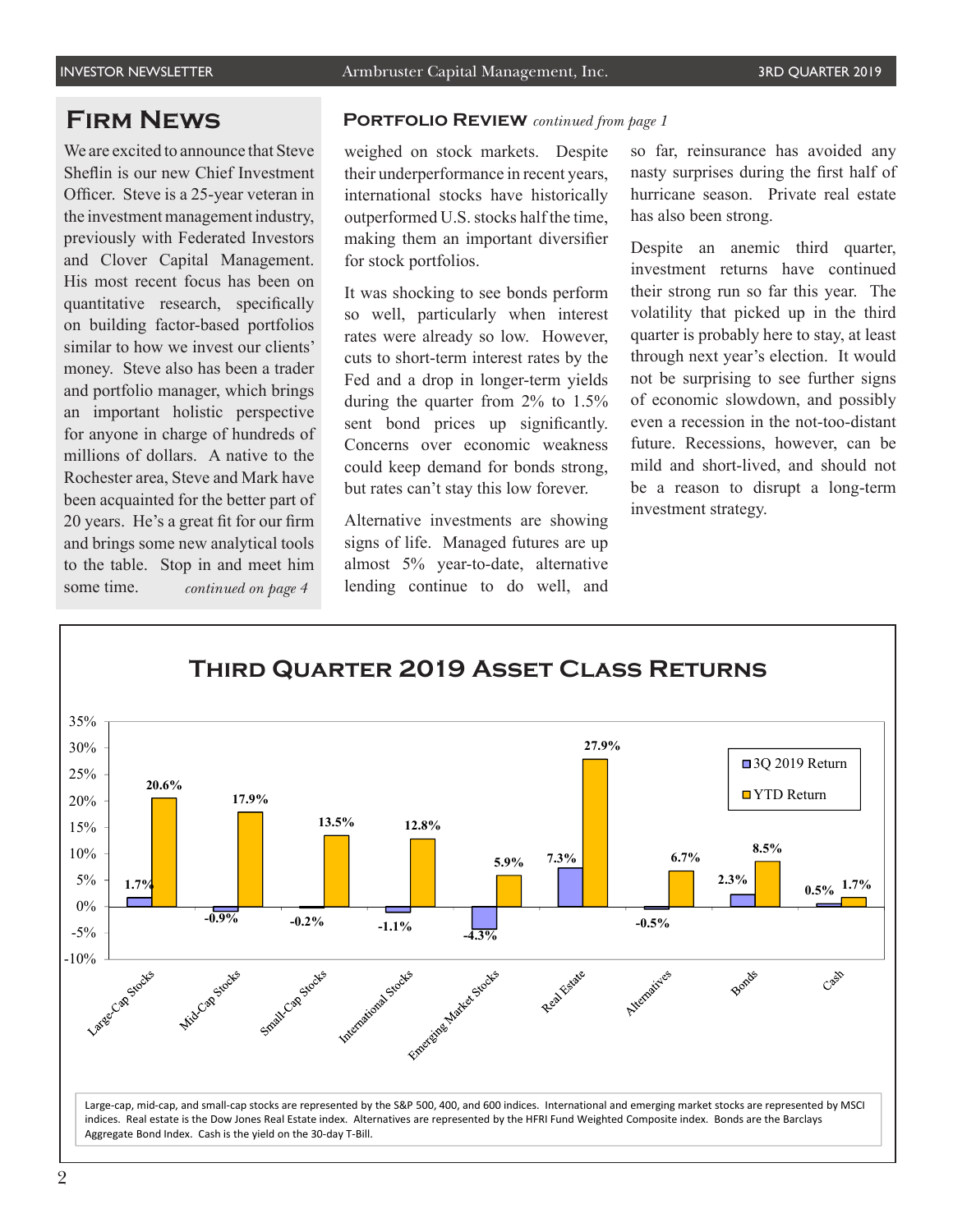# **Chris' Corner: Year End Planning**

As the days grow short and foliage begins to change, our thoughts naturally are drawn to year-end financial planning.

Maxing out contributions to  $401(k)$  or IRA accounts (2019 limit is \$19,000, plus \$6,000 catch-up), making sure your beneficiaries are up to date on your accounts, and satisfying your Required Minimum Distributions (RMDs) if you are over age 70.5, are popular items to consider. However, a few lesser known topics are also worthy of consideration:

#### **Fund Non-Deductible IRAs and Convert to Roth**

Although your income may be too high to make a direct contribution to a Roth IRA (the income limits are \$137,000 for single folks and \$203,000 for married couples), you can indirectly fund a Roth IRA by making a nondeductible contribution to a traditional IRA and immediately converting it to a Roth. Even though you'll be using after-tax dollars to fund the Roth, the benefit is long-term, tax-free growth on these assets.

#### **Roth IRAs for the Kiddos**

If your children or grandchildren have earned income, you can fund a custodial Roth IRA for them. Just make sure to stay under the \$15,000 annual limit for tax-free gifts. Again, this is a good strategy for tax-efficient, long-term growth.

#### **Roth IRA Conversion**

As we've noted, a Roth IRA can provide some significant income tax advantages over time for you and your beneficiaries. If you have a large traditional IRA balance, it may make sense to convert some or all of that to a

Roth IRA. Any converted amount will be subject to ordinary income taxes, so it doesn't always make sense. But, if you retired early, haven't yet started to draw Social Security and your RMDs, or otherwise are in a low-income tax bracket, there may be an opportunity to do a conversion. There are lots of variables with this one, so it's likely worth a conversation before acting.

#### **Qualified Charitable Distribution (QCD) from your IRA**

For those who are charitably inclined and required to take a Required Minimum Distribution from an IRA, consider a QCD. This is a non-taxable distribution from your IRA directly to a qualified charity. The distribution still counts towards your RMD but won't get added to your gross income. The distribution is limited to \$100,000 per year. Side note for those of us who have TD & Schwab accounts: you can have a checkbook attached to your IRA account and write checks directly from your account to charities.

#### **Donor Advised Funds (DAF)**

Most of us can no longer itemize deductions on our tax return, including charitable contributions. You can get around this by creating a DAF and bundling several years' worth of gifting into a single year if it gets you over that itemization threshold. The DAF can then be used to fulfill your gifts over time. For extra bang, use appreciated securities to fund the DAF and never realize the capital gains.

Other ideas include using your \$15,000 (\$30,000 per couple) annual gifting exclusion, funding 529 college savings plans for the New York State tax deduction and/or "superfunding" to reduce the value of your estate, and maxing out your capital gains tax brackets. Other good practices: taking a look at your credit report, updating your major passwords, having access to a HELOC for quick liquidity, and shopping for better rates on your savings accounts.

**Dinner party fun fact:** Since 2004, captains of whaling boats have been able to deduct up to \$10,000 per year for repairs, equipment purchases, and other expenses associated with the business. Whaling, however, has been banned in the U.S. Since 1971.

## **What is ACM?**

Armbruster Capital Management, Inc. (ACM) is a boutique wealth management firm serving high-net-worth individual and institutional clients. The firm's innovative "Passive Quant" investment approach incorporates cutting edge financial research to help control risk and pursue superior returns. ACM uses index funds, exchange-traded funds (ETFs), and other investment vehicles to build portfolios designed to reduce investmentrelated costs and taxes in order to maximize net returns.

Located in Pittsford, New York, ACM is employee owned, independent, and minimizes conflicts of interest. Acting as a fiduciary, the firm creates truly customized investment portfolios tailored to each client's unique objectives.